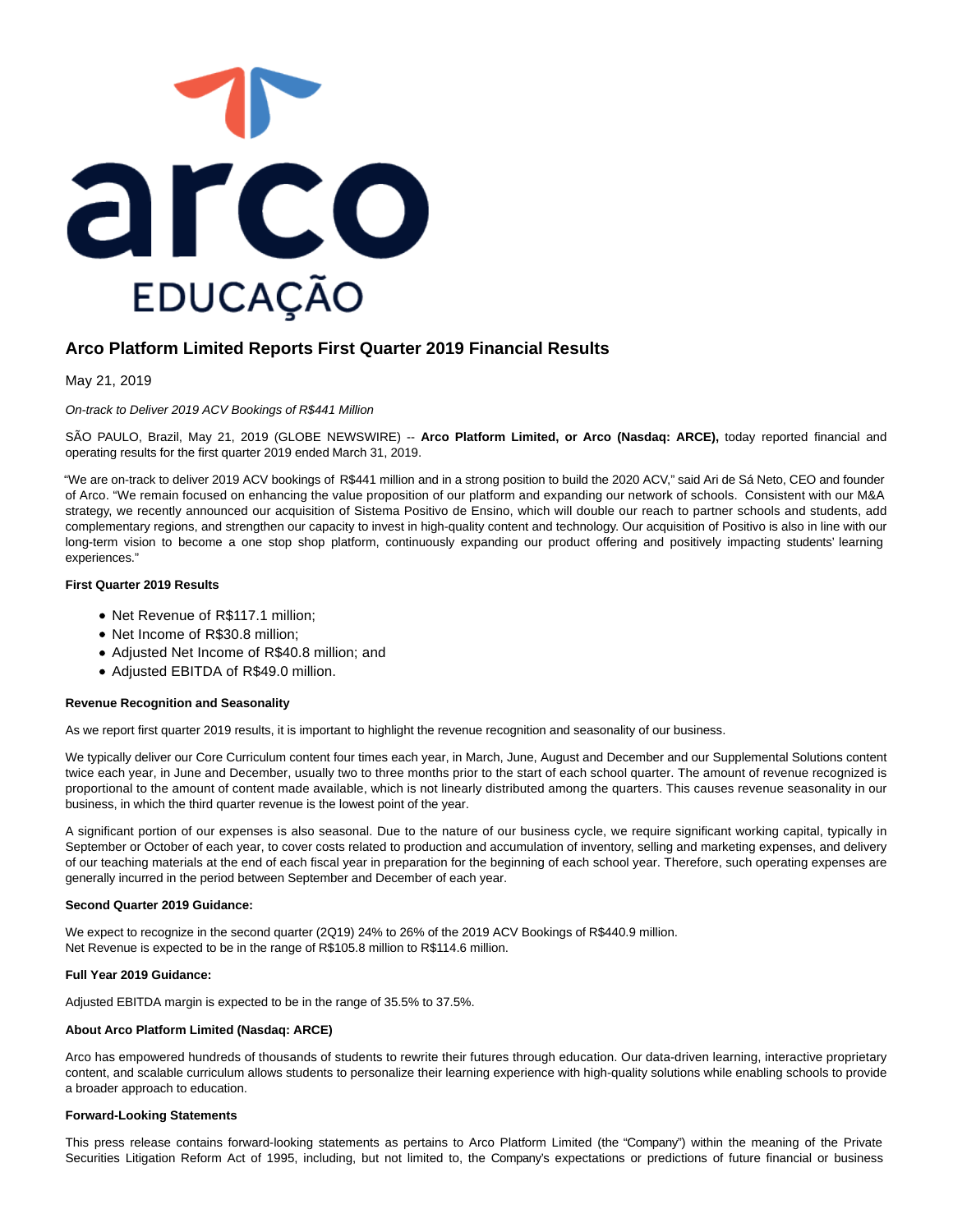performance conditions. The achievement or success of the matters covered by statements herein involves substantial known and unknown risks, uncertainties and assumptions. If any such risks or uncertainties materialize or if any of the assumptions prove incorrect, the Company's results could differ materially from the results expressed or implied by the statements we make. You should not rely upon forward-looking statements as predictions of future events. Forward looking statements are made on the basis of the Company's current expectations and projections relating to its financial conditions, result of operations, plans, objectives, future performance and business, and these statements are not guarantees of future performance.

Statements which herein address activities, events, conditions or developments that the Company expects, believes or anticipates will or may occur in the future are forward-looking statements. You can generally identify forward-looking statements by the use of forward-looking terminology such as "anticipate," "believe," "can," "continue," "could," "estimate," "evaluate," "expect," "explore," "forecast," "guidance," "intend," "likely," "may," "might," "outlook," "plan," "potential," "predict," "probable," "project," "seek," "should," "view," or "will," or the negative thereof or other variations thereon or comparable terminology. Moreover, all statements in this press release, whether forward looking or of historical fact, are based on the limited information available to the Company during the due diligence process of Positivo and its business operations (the "Positivo Business") prior to the signing of the acquisition agreement discussed herein. This limited access to information may have impaired the Company's ability to conduct a full and comprehensive assessment of the Positivo Business, thus leading to risks and uncertainties. Reasons for this uncertainty include, but are not limited to, the following: (i) the Positivo Business is a carve out of an entity with different businesses and, therefore, the analysis was conducted on the basis of pro forma, unaudited and adjusted financial statements of the Positivo Business; (ii) the accounting parameters and criteria adopted by the Positivo Business are different from the ones adopted by the Company; (iii) the transfer of the Positivo Business to a new entity limits the Company's ability to assess the proper transfer of all assets and rights to such new entity. In addition, the forward-looking statements regarding the Positivo Business include risks and uncertainties related to statements about competition for the combined business; risks relating to the continued use of the Positivo brand in schools not run by the Company; restrictions and/or limitations on the acquisition of the Positivo Business that may be imposed by antitrust authorities or other regulatory agencies; risks relating to the Company's ability to attract, upsell and retain customers of the Positivo Business; general market, political, economic, and business conditions in Brazil or abroad; and the Company's financial targets are based on measures which include revenue, share count and other IFRS measures, as well as non-IFRS financial measures including gross margin, operating margin, net income per diluted share, EBITDA (as defined herein), Adjusted EBITDA (as defined herein) and free cash flow.

Forward-looking statements represent the Company management's beliefs and assumptions only as of the date such statements are made, and the Company undertakes no obligation to update any forward-looking statements made in this presentation to reflect events or circumstances after the date of this press release or to reflect new information or the occurrence of unanticipated events, except as required by law.

Further information on these and other factors that could affect the Company's financial results is included in filings the Company makes with the Securities and Exchange Commission from time to time, including the section titled "Risk Factors" in the Company's most recent Forms 20-F and 6-K. These documents are available on the SEC Filings section of the Investor Relations section of the Company's website at: [https://investor.arcoplatform.com/](https://www.globenewswire.com/Tracker?data=Rr0BsjgYbwlwgQ2assAFUDQlsdBidj-fEOAeql5Ce_IBfbXaTpqeCe7Oh7pHihoPpiJvjpSm_tZOCoMLa_PeYnW63UpckpG2ZtQ2n9AkE6OnHcsaA_KTMIhx1fMFbgfI)

## **Key Business Metrics**

ACV Bookings: We define ACV Bookings as the revenue we would contractually expect to recognize from a partner school in each school year pursuant to the terms of our contract with such partner school, assuming no further additions or reductions in the number of enrolled students that will access our content at such partner school in such school year (we define "school year" by purposes of calculation ACV Bookings as the twelve-month period starting in October of the previous year to September of the mentioned current year). We calculate ACV Bookings by multiplying the number of enrolled students at each partner school with the average ticket per student per year; the related number of enrolled students and average ticket per student per year are each calculated in accordance with the terms of each contract with the related partner school.

#### **Non-GAAP Financial Measures**

To supplement the Company's consolidated financial statements, which are prepared and presented in accordance with International Financial Reporting Standards as issued by the International Accounting Standards Board—IASB, we use Adjusted EBITDA, Adjusted EBITDA Margin, Adjusted Net Income and Adjusted Net Income Margin which are non-GAAP financial measures.

We calculate Adjusted EBITDA as profit for the year (or period) plus income taxes plus/minus finance result plus depreciation and amortization plus share of loss of equity-accounted investees plus share-based compensation plan.

We calculate Adjusted Net Income as profit for the year (or period) plus share-based compensation plan plus amortization of intangible assets from business combinations (which refers to the amortization of the following intangible assets from business combinations: (i) rights on contracts, (ii) customer relationships, (iii) educational system, (iv) trademarks, and (v) non-compete agreement) less/plus changes in fair value of derivative instruments (which refers to (i) changes in fair value of derivative instruments—finance income, and plus (ii) changes in fair value of derivative instruments—finance costs) plus share of loss of equity-accounted investees plus interest expenses plus/minus changes in deferred tax assets and liabilities recognized in statements of income (corresponding to financial instruments from acquisition of interests, share-based compensation and amortization of intangible assets) and plus/minus foreign exchange gains/loss on cash and cash equivalents.

We calculate Free Cash Flow as Net Cash Flows from Operating activities less acquisition of property and equipment less acquisition of intangible assets.

We understand that, although Adjusted EBITDA, Adjusted EBITDA Margin, Adjusted Net Income and Adjusted Net Income Margin are used by investors and securities analysts in their evaluation of companies, these measures have limitations as analytical tools, and you should not consider them in isolation or as substitutes for analysis of our results of operations as reported under IFRS. Additionally, our calculations of Adjusted EBITDA, Adjusted EBITDA Margin, Adjusted Net Income and Adjusted Net Income Margin may be different from the calculation used by other companies, including our competitors in the education services industry, and therefore, our measures may not be comparable to those of other companies.

## **Conference Call Information**

Arco will discuss its first quarter 2019 results today, May 21, 2019, via a conference call at 4:30 p.m. Eastern Time. To access the call (ID: 5872488), please dial: (866) 679-4032 or +1 (409) 217-8315. An audio replay of the call will be available through May 28, 2019 by dialing (855) 859-2056 or +1 (404) 537-3406 and entering access code 5872488. A webcast of the call will be available on the Investor Relations section of the Company's website at [https://arcoeducacao.gcs-web.com/.](https://arcoeducacao.gcs-web.com/)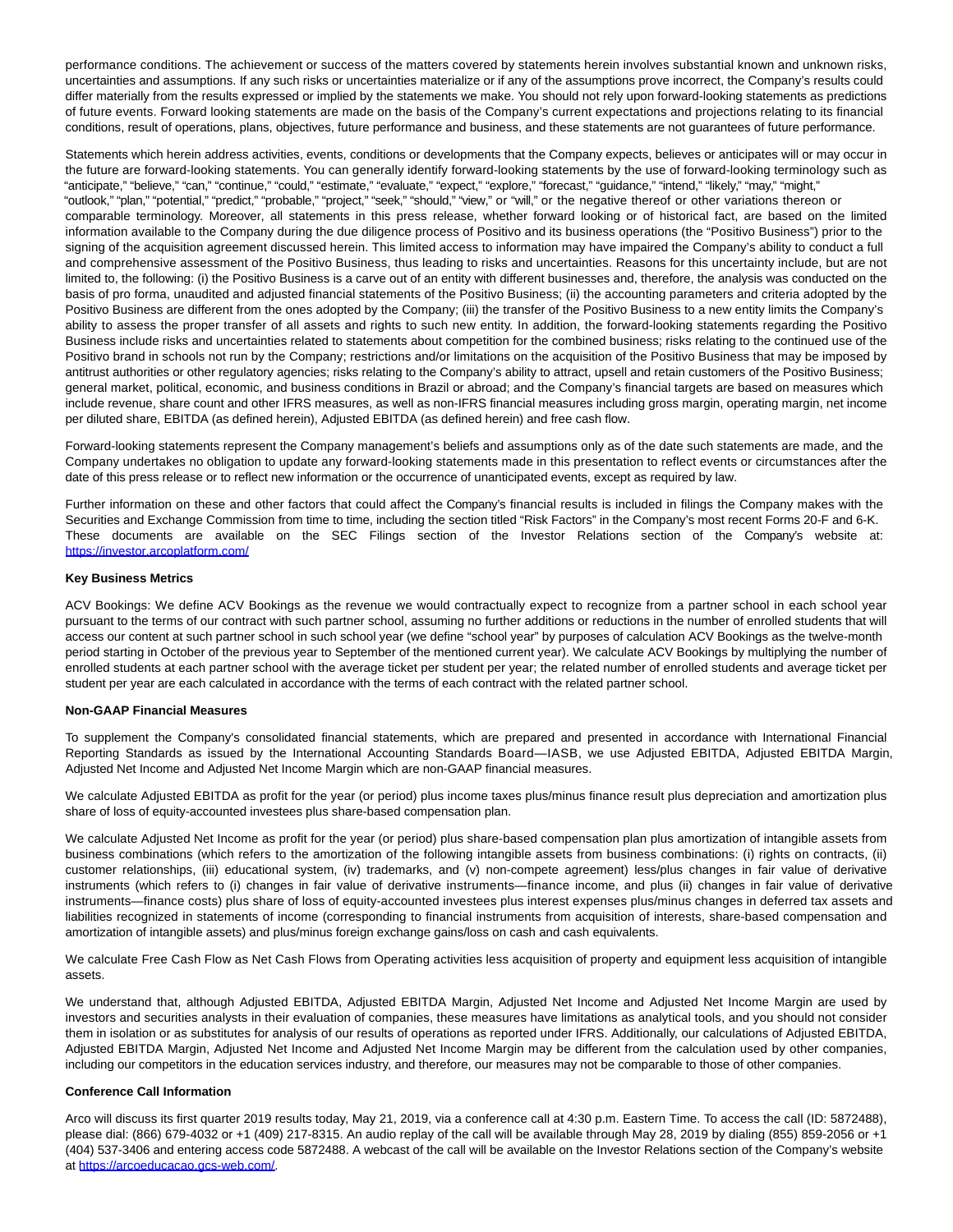# **Investor Relations Contact:**

Arco Platform Limited [IR@arcoeducacao.com.br](https://www.globenewswire.com/Tracker?data=nssGGu9mecJpfn-4YSy7hjsY-Q-DVi0G_ziMkKPtFJElOqizOu46u_33rp-e4utyChAQ1A0ycKKYZLMjd3_stTOIwyNj6Mj7EN9AbKiw--U=)

Source: Arco Platform Ltd.

# **Arco Platform Limited**

**Unaudited Interim Condensed Consolidated Statements of Financial Position**

|                                                     | March 31,   | December 31,           |  |
|-----------------------------------------------------|-------------|------------------------|--|
| (In thousands of Brazilian reais)                   | 2019        | 2018                   |  |
| Assets                                              | (unaudited) |                        |  |
| <b>Current assets</b>                               |             |                        |  |
| Cash and cash equivalents                           | 4,357       | 12,301                 |  |
| <b>Financial investments</b>                        | 832,956     | 806,789                |  |
| Trade receivables                                   | 151,159     | 136,611                |  |
| Inventories                                         | 13,768      | 15,131                 |  |
| Taxes recoverable                                   | 16,770      | 11,227                 |  |
| Other assets                                        | 4,665       | 6,091                  |  |
| <b>Total current assets</b>                         | 1,023,675   | 988,150                |  |
| Non-current assets                                  |             |                        |  |
| Financial instruments from acquisition of interests | 21,261      | 26,630                 |  |
| Deferred income tax                                 | 112,647     | 99,460                 |  |
| Taxes recoverable                                   | 1,033       | 1,033                  |  |
| <b>Financial investments</b>                        | 4,421       | 4,370                  |  |
| Loans to related parties                            | 15,378      | 1,226                  |  |
| Other assets                                        | 4,812       | 1,060                  |  |
| Investments and interests in other entities         | 11,370      | 11,862                 |  |
| Property and equipment                              | 13,738      | 13,347                 |  |
| Right-of-use assets                                 | 18,403      |                        |  |
| Intangible assets                                   | 178,339     | 187,740                |  |
| <b>Total non-current assets</b>                     | 381,402     | 346,728                |  |
|                                                     |             |                        |  |
| <b>Total assets</b>                                 | 1,405,077   | 1,334,878              |  |
| Liabilities                                         |             |                        |  |
| <b>Current liabilities</b>                          |             |                        |  |
| Trade payables                                      | 13,970      | 14,845                 |  |
| Labor and social obligations                        | 20,513      | 15,888                 |  |
| Advances from customers                             | 26,332      | 5,997                  |  |
| Lease liabilities                                   | 4,232       |                        |  |
| Taxes and contributions payable                     | 1,922       | 2,555                  |  |
| Income taxes payable                                | 18,134      | 17,294                 |  |
| Financial instruments from acquisition of interests |             | 51                     |  |
| Accounts payable to selling shareholders            | 841         | 830                    |  |
| Other liabilities                                   | 127         | 428                    |  |
| <b>Total current liabilities</b>                    | 86,071      | 57,888                 |  |
| Non-current liabilities                             |             |                        |  |
| Financial instruments from acquisition of interests | 21,594      | 25,046                 |  |
| Lease liabilities                                   | 17,410      |                        |  |
| Provision for legal proceedings                     | 210         | 131                    |  |
| Deferred income tax                                 | 1,167       | 1,378                  |  |
| Accounts payable to selling shareholders            | 187,201     | 180,551                |  |
| <b>Total non-current liabilities</b>                | 227,582     | 207,106                |  |
| <b>Equity</b>                                       |             |                        |  |
| Share capital                                       | 10          | 10                     |  |
| Capital reserve                                     | 1,081,261   | 1,089,505              |  |
| Share-based compensation reserve                    | 67,487      | 67,350                 |  |
| <b>Accumulated losses</b>                           | (57, 334)   | (86, 687)<br>$\lambda$ |  |
| Equity attributable to equity holders of the parent | 1,091,424   | 1,070,178              |  |
| Non-controlling interests                           |             | (294)                  |  |
| <b>Total equity</b>                                 | 1,091,424   | 1,069,884              |  |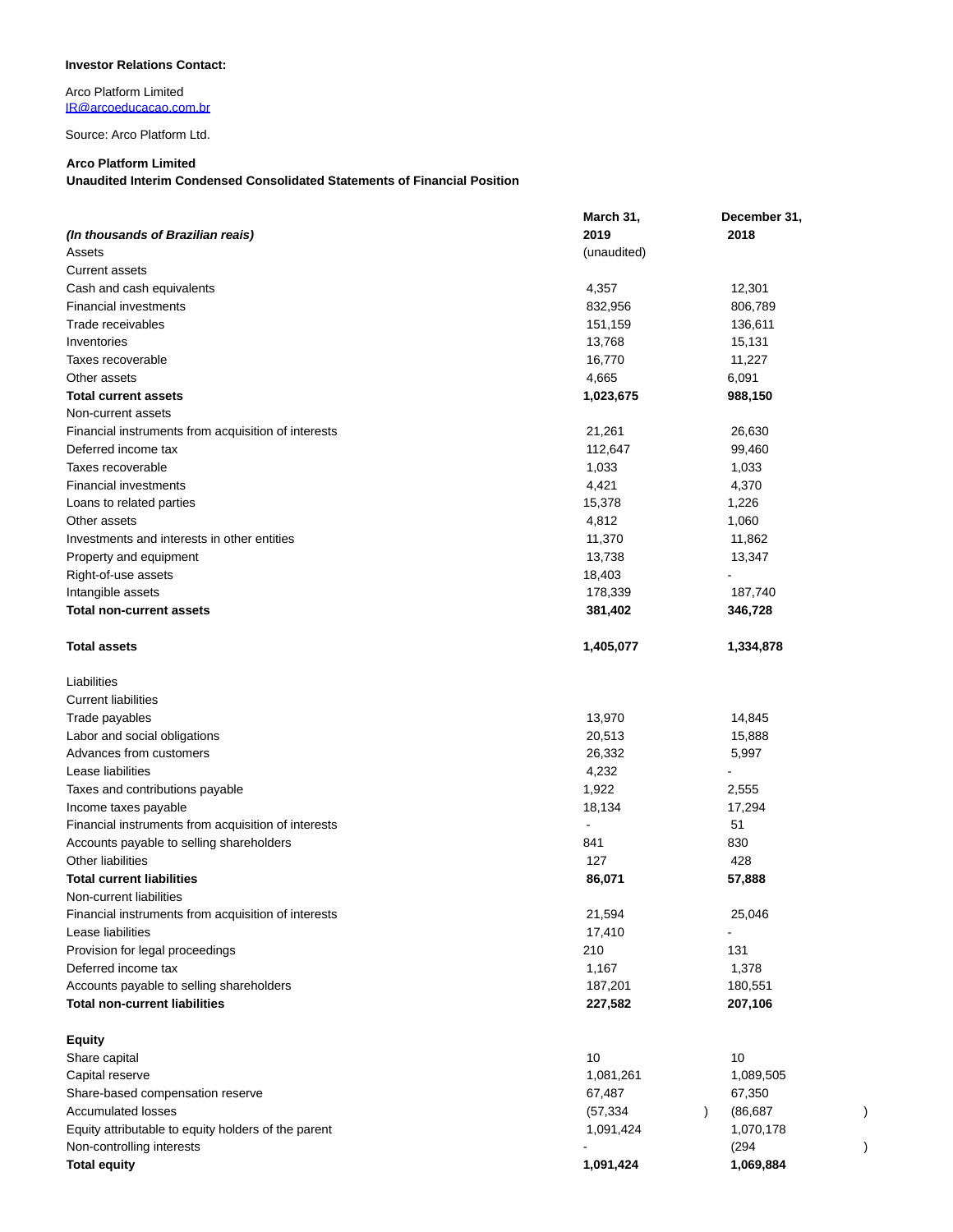# **Arco Platform Limited**

# **Unaudited Interim Condensed Consolidated Statements of income**

| (In thousands of Brazilian reais, except earnings per share)  | March 31,<br>2019 | March 31,<br>2018 |             |           |
|---------------------------------------------------------------|-------------------|-------------------|-------------|-----------|
|                                                               | (unaudited)       |                   | (unaudited) |           |
| Net revenue                                                   | 117,055           |                   | 113,634     |           |
| Cost of sales                                                 | (21, 869)         |                   | (25, 840)   | $\lambda$ |
| <b>Gross profit</b>                                           | 95,186            |                   | 87,794      |           |
| Operating expenses:                                           |                   |                   |             |           |
| Selling expenses                                              | (36, 135)         |                   | (24, 312)   |           |
| General and administrative expenses                           | (20, 832)         |                   | (13,695)    |           |
| Other income, net                                             | 3,359             |                   | 3,648       |           |
| <b>Operating profit</b>                                       | 41,578            |                   | 53,435      |           |
| Finance income                                                | 16,956            |                   | 3,709       |           |
| Finance costs                                                 | (16, 481)         |                   | (3,925)     |           |
| Finance result                                                | 475               |                   | (216)       |           |
| Share of loss of equity-accounted investees                   | (492)             | $\lambda$         | (65)        |           |
| Profit before income taxes                                    | 41,561            |                   | 53,154      |           |
| Income taxes - income (expense)                               |                   |                   |             |           |
| Current                                                       | (18, 252)         | $\lambda$         | (14,808)    |           |
| Deferred                                                      | 7,532             |                   | 2,045       |           |
| Total income taxes - income (expense)                         | (10, 720)         |                   | (12,763)    |           |
| Profit for the period                                         | 30,841            |                   | 40,391      |           |
| Equity holders of the parent                                  | 30,841            |                   | 40,539      |           |
| Non-controlling interests                                     |                   |                   | (148)       |           |
| Basic earnings per share - in Brazilian reais                 |                   |                   |             |           |
| Class A                                                       | 0.61              |                   | 0.81        |           |
| Class B                                                       | 0.61              |                   | 0.81        |           |
| Diluted earnings per share - in Brazilian reais               |                   |                   |             |           |
| Class A                                                       | 0.59              |                   | 0.77        |           |
| Class B                                                       | 0.59              |                   | 0.78        |           |
| Weighted-average shares used to compute net income per share: |                   |                   |             |           |
| Basic                                                         | 50,298            |                   | 50,298      |           |
| <b>Diluted</b>                                                | 51,157            |                   | 51,242      |           |
|                                                               |                   |                   |             |           |

**Arco Platform Limited**

**Unaudited Interim Condensed Consolidated Statements of Cash Flows**

| (In thousands of Brazilian reais)                                       | March 31.<br>2019 | March 31.<br>2018 |
|-------------------------------------------------------------------------|-------------------|-------------------|
|                                                                         | (unaudited)       | (unaudited)       |
| <b>Operating activities</b>                                             |                   |                   |
| Profit before income taxes for the period                               | 41.561            | 53.154            |
| Adjustments to reconcile profit before income taxes                     |                   |                   |
| Depreciation and amortization                                           | 7.240             | 4,374             |
| Inventory reserves                                                      | 2,228             | 2,096             |
| Allowance for doubtful accounts                                         | 1,653             | 3,534             |
| Residual value of property and equipment and intangible assets disposed | 102               | 138               |
| Changes in fair value of derivative instruments                         | 1.866             | (1,607)           |
| Share of loss of equity-accounted investees                             | 492               | 65                |
| Share-based compensation plan                                           | 137               | 343               |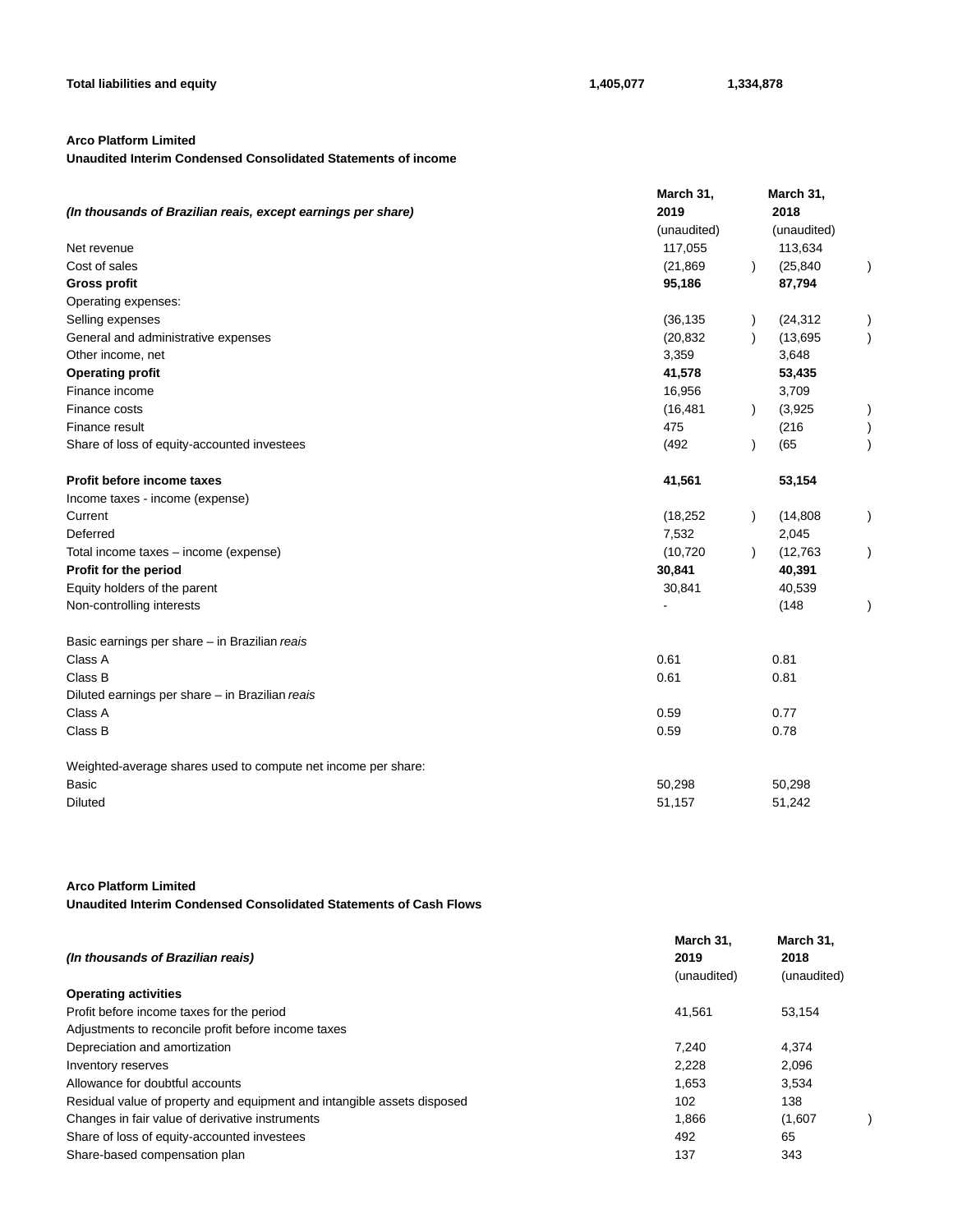| 395<br>Interest in lease liabilities<br>79<br>Provision for legal proceedings<br>(76)<br>Foreign exchange income<br>Alienation of investment<br>(3,288)<br>$\lambda$<br>58,331<br>64,177<br>Changes in assets and liabilities<br>Trade receivables<br>(16, 201)<br>(15, 862)<br>$\lambda$<br>2,279<br>Inventories<br>36<br>(4, 972)<br>(883)<br>Taxes recoverable<br>$\lambda$<br>(294)<br>1,952<br>Other assets<br>686<br>Trade payables<br>(592)<br>4,774<br>300<br>Labor and social obligations<br>284<br>Taxes and contributions payable<br>(572)<br>$\lambda$<br>20,828<br>3,007<br>Advances from customers<br><b>Other liabilities</b><br>(301)<br>(1,848)<br>$\lambda$<br>Cash generated from operations<br>64,561<br>50,568<br>Income taxes paid<br>(18,035)<br>(16, 340)<br>$\lambda$<br>Net cash flows from operating activities<br>46,526<br>34,228<br><b>Investing activities</b><br>(930)<br>Acquisition of property and equipment<br>(2,793)<br>$\lambda$<br>Acquisition of subsidiaries, net of cash acquired<br>(8,045)<br>Acquisition of intangible assets<br>(11, 492)<br>(1,855)<br>$\lambda$<br><b>Financial investments</b><br>(26, 291)<br>(20, 286)<br>$\lambda$<br>Loans to related parties<br>(14,000)<br>Net cash flows used in investing activities<br>(54, 576)<br>(31, 116)<br>$\lambda$<br><b>Financing activities</b><br>Capital increase<br>1,218<br>(673)<br>Share issuance costs<br>Payment of lease liabilities<br>(515)<br>Net cash flows from financing activities<br>30<br>Foreign exchange effects on cash and cash equivalents<br>76<br>Increase (decrease) in cash and cash equivalents<br>(7, 944)<br>3,112<br>$\lambda$<br>834<br>Cash and cash equivalents at the beginning of the period<br>12,301<br>Cash and cash equivalents at the end of the period<br>4,357<br>3,946<br>(7, 944)<br>3,112<br>Increase (decrease) in cash and cash equivalents<br>$\mathcal{L}$ | Accrued interest | 5,942 | 2,080 |  |
|-------------------------------------------------------------------------------------------------------------------------------------------------------------------------------------------------------------------------------------------------------------------------------------------------------------------------------------------------------------------------------------------------------------------------------------------------------------------------------------------------------------------------------------------------------------------------------------------------------------------------------------------------------------------------------------------------------------------------------------------------------------------------------------------------------------------------------------------------------------------------------------------------------------------------------------------------------------------------------------------------------------------------------------------------------------------------------------------------------------------------------------------------------------------------------------------------------------------------------------------------------------------------------------------------------------------------------------------------------------------------------------------------------------------------------------------------------------------------------------------------------------------------------------------------------------------------------------------------------------------------------------------------------------------------------------------------------------------------------------------------------------------------------------------------------------------------------------------------------------------------------------------------------------------|------------------|-------|-------|--|
|                                                                                                                                                                                                                                                                                                                                                                                                                                                                                                                                                                                                                                                                                                                                                                                                                                                                                                                                                                                                                                                                                                                                                                                                                                                                                                                                                                                                                                                                                                                                                                                                                                                                                                                                                                                                                                                                                                                   |                  |       |       |  |
|                                                                                                                                                                                                                                                                                                                                                                                                                                                                                                                                                                                                                                                                                                                                                                                                                                                                                                                                                                                                                                                                                                                                                                                                                                                                                                                                                                                                                                                                                                                                                                                                                                                                                                                                                                                                                                                                                                                   |                  |       |       |  |
|                                                                                                                                                                                                                                                                                                                                                                                                                                                                                                                                                                                                                                                                                                                                                                                                                                                                                                                                                                                                                                                                                                                                                                                                                                                                                                                                                                                                                                                                                                                                                                                                                                                                                                                                                                                                                                                                                                                   |                  |       |       |  |
|                                                                                                                                                                                                                                                                                                                                                                                                                                                                                                                                                                                                                                                                                                                                                                                                                                                                                                                                                                                                                                                                                                                                                                                                                                                                                                                                                                                                                                                                                                                                                                                                                                                                                                                                                                                                                                                                                                                   |                  |       |       |  |
|                                                                                                                                                                                                                                                                                                                                                                                                                                                                                                                                                                                                                                                                                                                                                                                                                                                                                                                                                                                                                                                                                                                                                                                                                                                                                                                                                                                                                                                                                                                                                                                                                                                                                                                                                                                                                                                                                                                   |                  |       |       |  |
|                                                                                                                                                                                                                                                                                                                                                                                                                                                                                                                                                                                                                                                                                                                                                                                                                                                                                                                                                                                                                                                                                                                                                                                                                                                                                                                                                                                                                                                                                                                                                                                                                                                                                                                                                                                                                                                                                                                   |                  |       |       |  |
|                                                                                                                                                                                                                                                                                                                                                                                                                                                                                                                                                                                                                                                                                                                                                                                                                                                                                                                                                                                                                                                                                                                                                                                                                                                                                                                                                                                                                                                                                                                                                                                                                                                                                                                                                                                                                                                                                                                   |                  |       |       |  |
|                                                                                                                                                                                                                                                                                                                                                                                                                                                                                                                                                                                                                                                                                                                                                                                                                                                                                                                                                                                                                                                                                                                                                                                                                                                                                                                                                                                                                                                                                                                                                                                                                                                                                                                                                                                                                                                                                                                   |                  |       |       |  |
|                                                                                                                                                                                                                                                                                                                                                                                                                                                                                                                                                                                                                                                                                                                                                                                                                                                                                                                                                                                                                                                                                                                                                                                                                                                                                                                                                                                                                                                                                                                                                                                                                                                                                                                                                                                                                                                                                                                   |                  |       |       |  |
|                                                                                                                                                                                                                                                                                                                                                                                                                                                                                                                                                                                                                                                                                                                                                                                                                                                                                                                                                                                                                                                                                                                                                                                                                                                                                                                                                                                                                                                                                                                                                                                                                                                                                                                                                                                                                                                                                                                   |                  |       |       |  |
|                                                                                                                                                                                                                                                                                                                                                                                                                                                                                                                                                                                                                                                                                                                                                                                                                                                                                                                                                                                                                                                                                                                                                                                                                                                                                                                                                                                                                                                                                                                                                                                                                                                                                                                                                                                                                                                                                                                   |                  |       |       |  |
|                                                                                                                                                                                                                                                                                                                                                                                                                                                                                                                                                                                                                                                                                                                                                                                                                                                                                                                                                                                                                                                                                                                                                                                                                                                                                                                                                                                                                                                                                                                                                                                                                                                                                                                                                                                                                                                                                                                   |                  |       |       |  |
|                                                                                                                                                                                                                                                                                                                                                                                                                                                                                                                                                                                                                                                                                                                                                                                                                                                                                                                                                                                                                                                                                                                                                                                                                                                                                                                                                                                                                                                                                                                                                                                                                                                                                                                                                                                                                                                                                                                   |                  |       |       |  |
|                                                                                                                                                                                                                                                                                                                                                                                                                                                                                                                                                                                                                                                                                                                                                                                                                                                                                                                                                                                                                                                                                                                                                                                                                                                                                                                                                                                                                                                                                                                                                                                                                                                                                                                                                                                                                                                                                                                   |                  |       |       |  |
|                                                                                                                                                                                                                                                                                                                                                                                                                                                                                                                                                                                                                                                                                                                                                                                                                                                                                                                                                                                                                                                                                                                                                                                                                                                                                                                                                                                                                                                                                                                                                                                                                                                                                                                                                                                                                                                                                                                   |                  |       |       |  |
|                                                                                                                                                                                                                                                                                                                                                                                                                                                                                                                                                                                                                                                                                                                                                                                                                                                                                                                                                                                                                                                                                                                                                                                                                                                                                                                                                                                                                                                                                                                                                                                                                                                                                                                                                                                                                                                                                                                   |                  |       |       |  |
|                                                                                                                                                                                                                                                                                                                                                                                                                                                                                                                                                                                                                                                                                                                                                                                                                                                                                                                                                                                                                                                                                                                                                                                                                                                                                                                                                                                                                                                                                                                                                                                                                                                                                                                                                                                                                                                                                                                   |                  |       |       |  |
|                                                                                                                                                                                                                                                                                                                                                                                                                                                                                                                                                                                                                                                                                                                                                                                                                                                                                                                                                                                                                                                                                                                                                                                                                                                                                                                                                                                                                                                                                                                                                                                                                                                                                                                                                                                                                                                                                                                   |                  |       |       |  |
|                                                                                                                                                                                                                                                                                                                                                                                                                                                                                                                                                                                                                                                                                                                                                                                                                                                                                                                                                                                                                                                                                                                                                                                                                                                                                                                                                                                                                                                                                                                                                                                                                                                                                                                                                                                                                                                                                                                   |                  |       |       |  |
|                                                                                                                                                                                                                                                                                                                                                                                                                                                                                                                                                                                                                                                                                                                                                                                                                                                                                                                                                                                                                                                                                                                                                                                                                                                                                                                                                                                                                                                                                                                                                                                                                                                                                                                                                                                                                                                                                                                   |                  |       |       |  |
|                                                                                                                                                                                                                                                                                                                                                                                                                                                                                                                                                                                                                                                                                                                                                                                                                                                                                                                                                                                                                                                                                                                                                                                                                                                                                                                                                                                                                                                                                                                                                                                                                                                                                                                                                                                                                                                                                                                   |                  |       |       |  |
|                                                                                                                                                                                                                                                                                                                                                                                                                                                                                                                                                                                                                                                                                                                                                                                                                                                                                                                                                                                                                                                                                                                                                                                                                                                                                                                                                                                                                                                                                                                                                                                                                                                                                                                                                                                                                                                                                                                   |                  |       |       |  |
|                                                                                                                                                                                                                                                                                                                                                                                                                                                                                                                                                                                                                                                                                                                                                                                                                                                                                                                                                                                                                                                                                                                                                                                                                                                                                                                                                                                                                                                                                                                                                                                                                                                                                                                                                                                                                                                                                                                   |                  |       |       |  |
|                                                                                                                                                                                                                                                                                                                                                                                                                                                                                                                                                                                                                                                                                                                                                                                                                                                                                                                                                                                                                                                                                                                                                                                                                                                                                                                                                                                                                                                                                                                                                                                                                                                                                                                                                                                                                                                                                                                   |                  |       |       |  |
|                                                                                                                                                                                                                                                                                                                                                                                                                                                                                                                                                                                                                                                                                                                                                                                                                                                                                                                                                                                                                                                                                                                                                                                                                                                                                                                                                                                                                                                                                                                                                                                                                                                                                                                                                                                                                                                                                                                   |                  |       |       |  |
|                                                                                                                                                                                                                                                                                                                                                                                                                                                                                                                                                                                                                                                                                                                                                                                                                                                                                                                                                                                                                                                                                                                                                                                                                                                                                                                                                                                                                                                                                                                                                                                                                                                                                                                                                                                                                                                                                                                   |                  |       |       |  |
|                                                                                                                                                                                                                                                                                                                                                                                                                                                                                                                                                                                                                                                                                                                                                                                                                                                                                                                                                                                                                                                                                                                                                                                                                                                                                                                                                                                                                                                                                                                                                                                                                                                                                                                                                                                                                                                                                                                   |                  |       |       |  |
|                                                                                                                                                                                                                                                                                                                                                                                                                                                                                                                                                                                                                                                                                                                                                                                                                                                                                                                                                                                                                                                                                                                                                                                                                                                                                                                                                                                                                                                                                                                                                                                                                                                                                                                                                                                                                                                                                                                   |                  |       |       |  |
|                                                                                                                                                                                                                                                                                                                                                                                                                                                                                                                                                                                                                                                                                                                                                                                                                                                                                                                                                                                                                                                                                                                                                                                                                                                                                                                                                                                                                                                                                                                                                                                                                                                                                                                                                                                                                                                                                                                   |                  |       |       |  |
|                                                                                                                                                                                                                                                                                                                                                                                                                                                                                                                                                                                                                                                                                                                                                                                                                                                                                                                                                                                                                                                                                                                                                                                                                                                                                                                                                                                                                                                                                                                                                                                                                                                                                                                                                                                                                                                                                                                   |                  |       |       |  |
|                                                                                                                                                                                                                                                                                                                                                                                                                                                                                                                                                                                                                                                                                                                                                                                                                                                                                                                                                                                                                                                                                                                                                                                                                                                                                                                                                                                                                                                                                                                                                                                                                                                                                                                                                                                                                                                                                                                   |                  |       |       |  |
|                                                                                                                                                                                                                                                                                                                                                                                                                                                                                                                                                                                                                                                                                                                                                                                                                                                                                                                                                                                                                                                                                                                                                                                                                                                                                                                                                                                                                                                                                                                                                                                                                                                                                                                                                                                                                                                                                                                   |                  |       |       |  |
|                                                                                                                                                                                                                                                                                                                                                                                                                                                                                                                                                                                                                                                                                                                                                                                                                                                                                                                                                                                                                                                                                                                                                                                                                                                                                                                                                                                                                                                                                                                                                                                                                                                                                                                                                                                                                                                                                                                   |                  |       |       |  |
|                                                                                                                                                                                                                                                                                                                                                                                                                                                                                                                                                                                                                                                                                                                                                                                                                                                                                                                                                                                                                                                                                                                                                                                                                                                                                                                                                                                                                                                                                                                                                                                                                                                                                                                                                                                                                                                                                                                   |                  |       |       |  |
|                                                                                                                                                                                                                                                                                                                                                                                                                                                                                                                                                                                                                                                                                                                                                                                                                                                                                                                                                                                                                                                                                                                                                                                                                                                                                                                                                                                                                                                                                                                                                                                                                                                                                                                                                                                                                                                                                                                   |                  |       |       |  |

**Arco Platform Limited Reconciliation of Non-GAAP Measures (unaudited)**

|                                                 | Three months ended |             |
|-------------------------------------------------|--------------------|-------------|
|                                                 | March 31,          |             |
| (In thousands of Brazilian reais)               | 2019               | 2018        |
| <b>Adjusted EBITDA Reconciliation</b>           | (unaudited)        | (unaudited) |
| Profit for the period                           | 30.841             | 40.391      |
| $(+)$ Income taxes                              | 10.720             | 12,763      |
| $(+/-)$ Finance result                          | (475)              | 216         |
| (+) Depreciation and amortization               | 7.240              | 4,374       |
| (+) Share of loss of equity-accounted investees | 492                | 65          |
| <b>EBITDA</b>                                   | 48,818             | 57,809      |
| (+) Share-based compensation plan               | 137                | 343         |